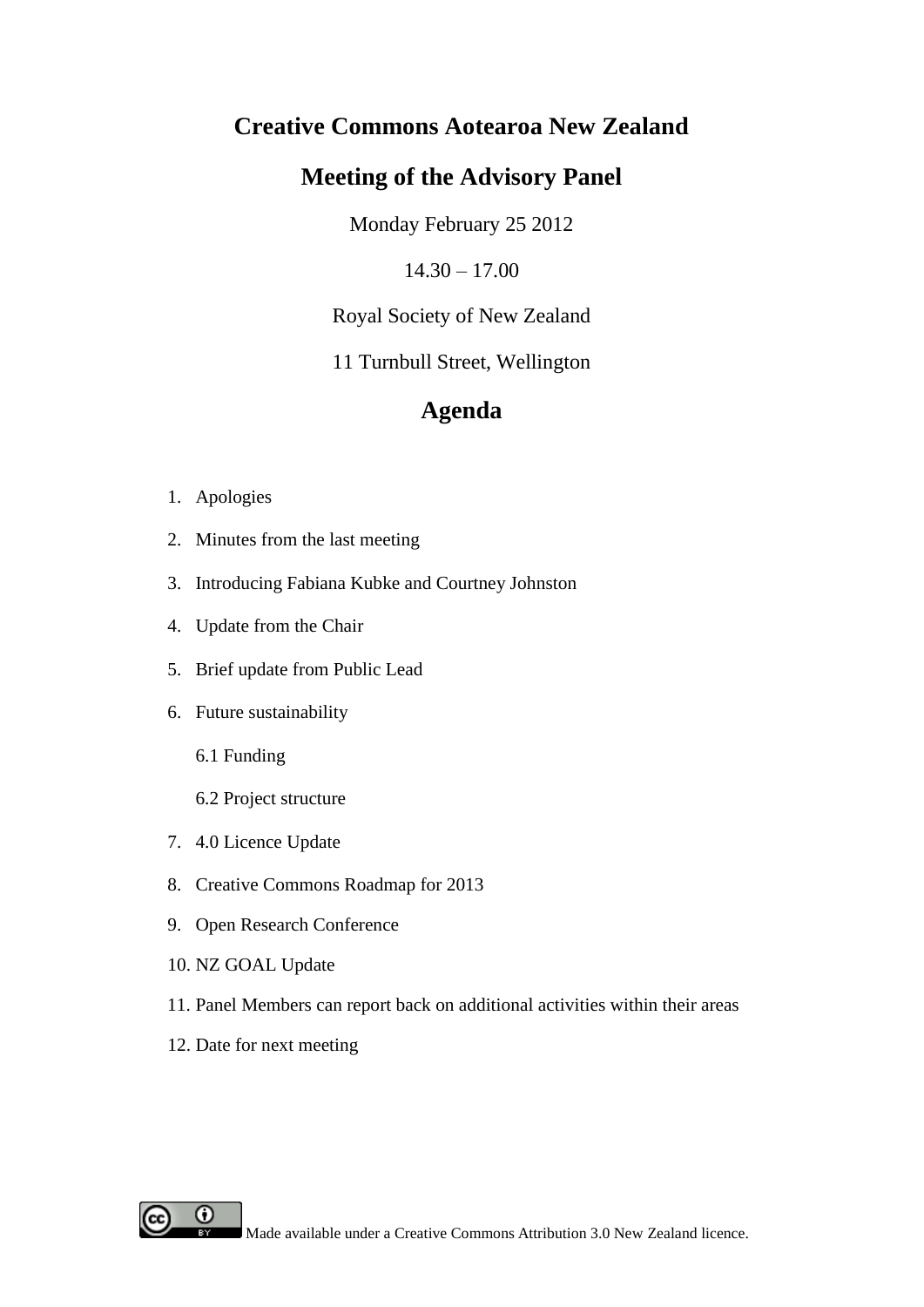## **Update on CCANZ Public Lead Activities, December-February 2012**

#### **Web Resources**

#### *Social Media*

Our presence on Twitter continues to grow. We now have over 1470 followers.

In December, we launched a Facebook page: [www.facebook.com/creativecommonsnz](http://www.facebook.com/creativecommonsnz) CCANZ intern Holly Grover has agreed to continue adding content.

In early January, I also started promoting and using our 'Mailchimp' email list.

#### *Case Studies*

Since December, I have published case studies on:

- Wellington High School;
- NZTA;
- Cartoonist Dylan Horrocks;
- $\bullet$  UC CEISMIC:
- GNS Science;
- The Ministry for Culture and Heritage;
- Musician Jon Lemmon: and,
- Wiki New Zealand

Case studies are forthcoming on MfE, Tawa Intermediate, the Dukes of Leisure and Jem Yoshioka.

#### **Other Resources**

With the help of our interns, CCANZ has a new poster, a Free to Mix Guide and a CC in Schools Policy brochure.

A Mix & Mash 2013 lesson plan has also been published.

#### **Engaging the community**

#### *Creative Commons Meetups*

A Creative Commons Film Night was held on December 5.

Working with MCH, CCANZ will hold a culture and heritage meeting in the next two months (TBC).

#### **Media**

On December 10, I appeared on Radio Access Wellington to promote the Pledgeme campaign.

Press releases were circulated for the Film Screening and for the launch of Mix &



Made available under a Creative Commons Attribution 3.0 New Zealand licence.